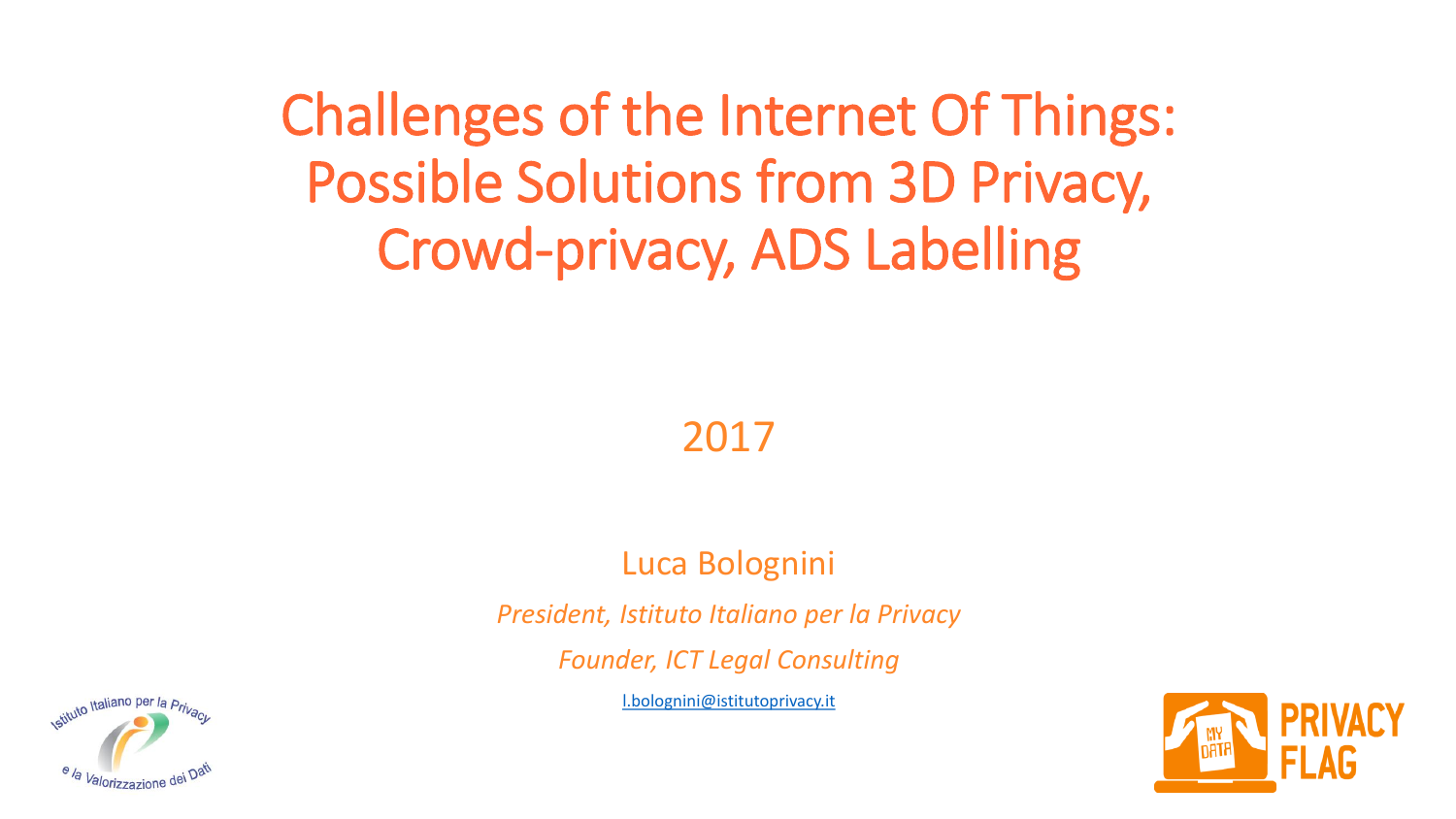#### IOT PERVASIVENESS WITH RESPECT TO DAILY LIFE



Wearable computing



Waiting for Internet of Blood?





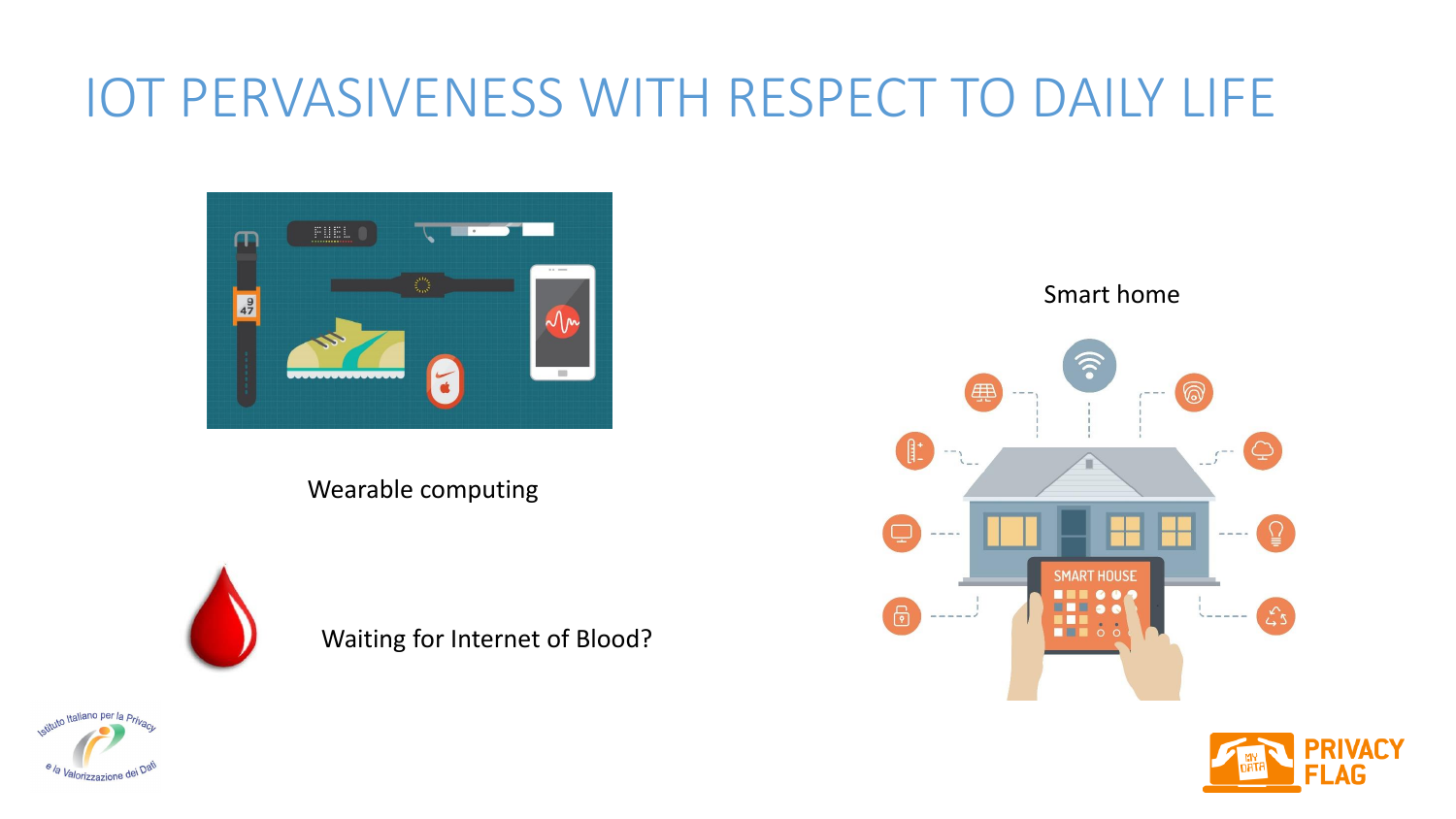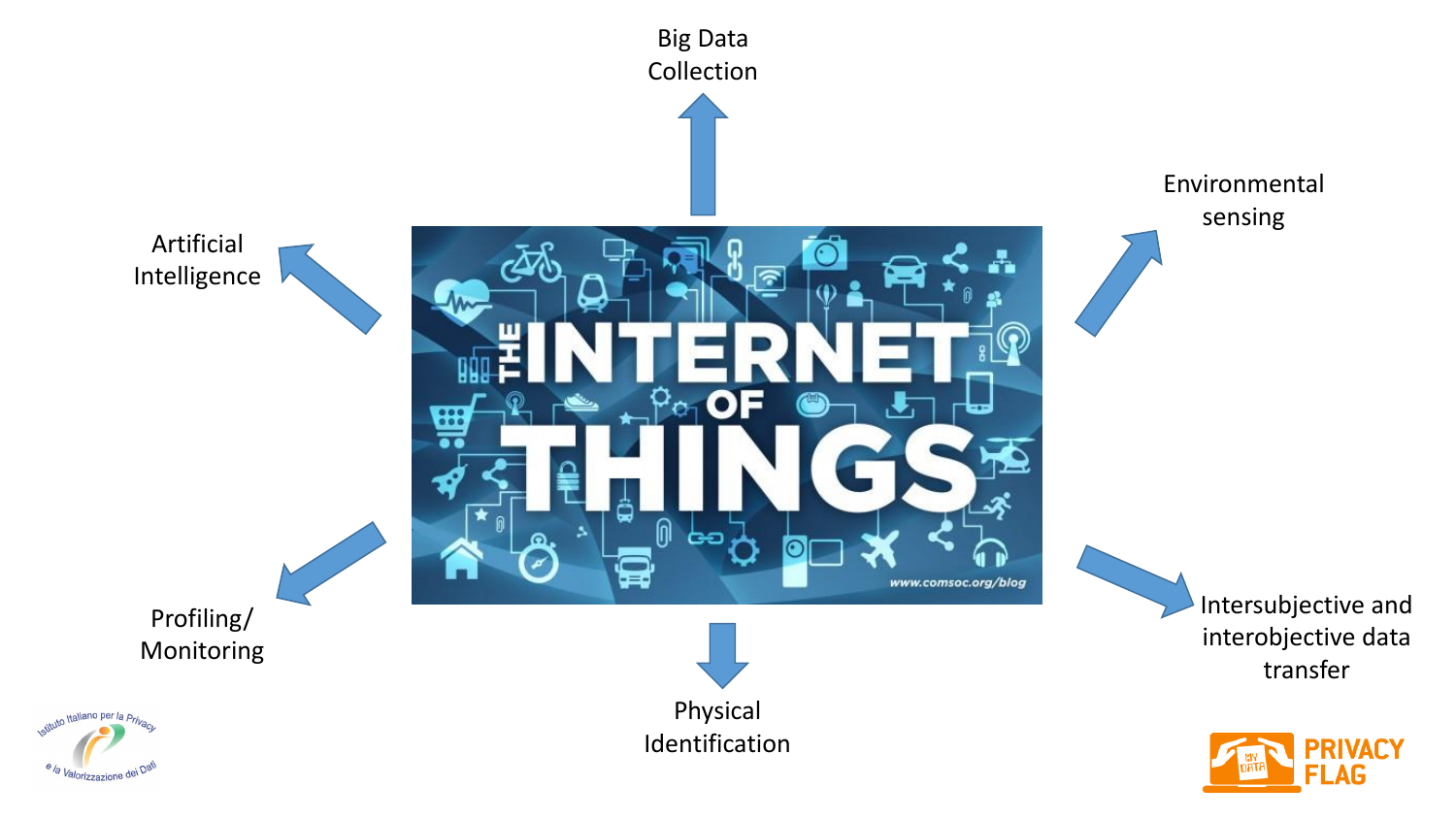#### What are the risks?

Profiling without consent/awareness

Interaction with other objects in order to analyze information and generate cross-profiles

Re-identification of a data subject thanks to the unique identifier assigned to the object

Loss of control of the personal data/processing

#### **Impacts on unaware data subjects and complications of objects AI ("Digital Subconscious")**

Unlawful data transmission between different subjects/objects



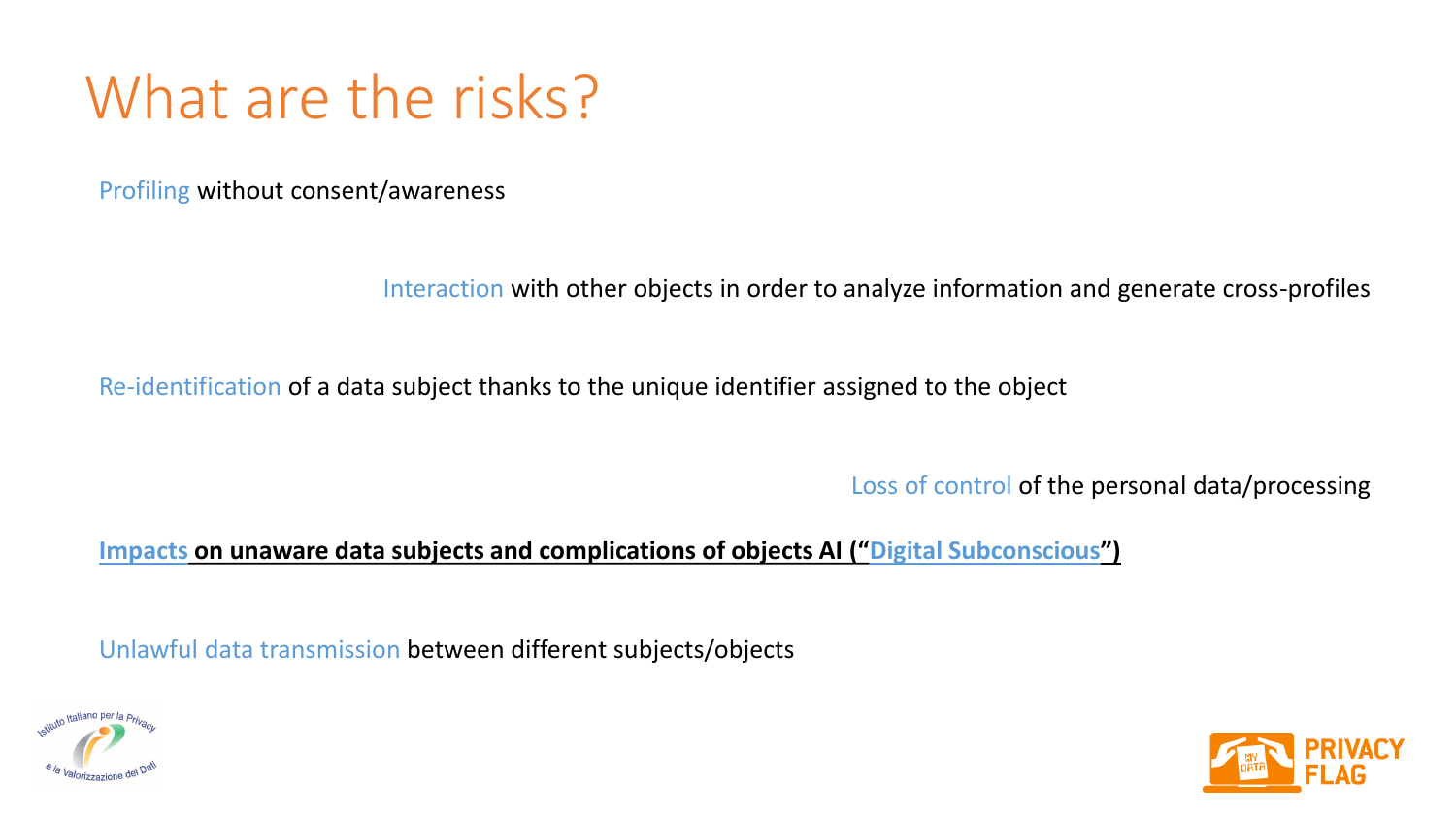#### IoT players: a new dimension

**BEFORE IOT -> Data subject n.1** = **active – interactive** – in principle, the GDPR (and also Directives 95/46/EC and 2002/58/EC) identifies an «interactive» data subject

**AFTER -> Data subject n. 2 as a NON-USER** = the IoT implies the involvement of **passive subjects** which are out of reach (in terms of information to be given and of consent to be collected)

**BEFORE IOT -> Controlling/processing actors** = data **controller** and data **processor** that are **active subjects**

**AFTER -> NON-SUBJECTS as controlling/processing actors** = data controllers and processors are also, merely, objects -> **WHAT ABOUT ACCOUNTABILITY OF THINGS?**



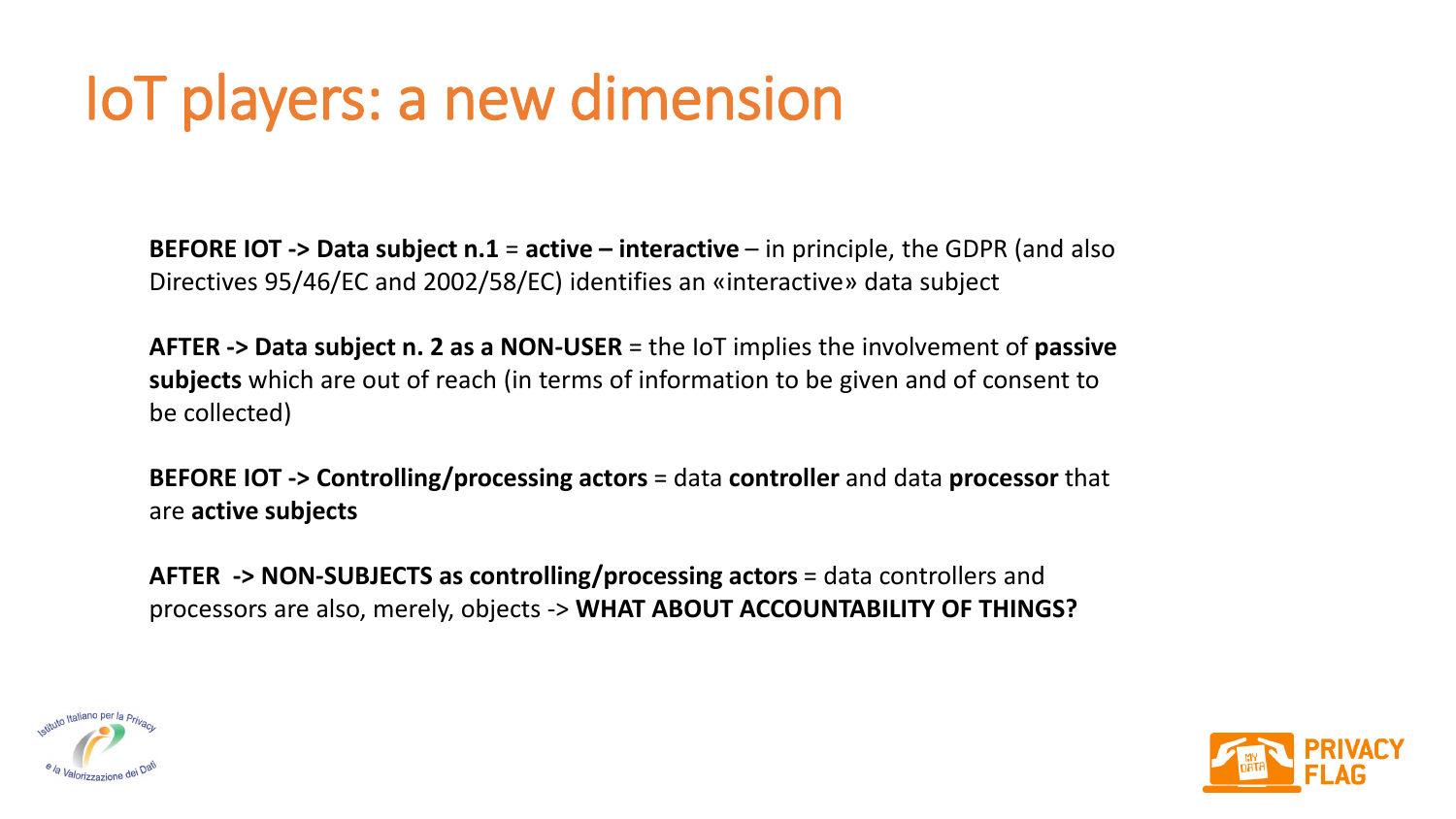#### "Data protecy", not only a legalese neologism

Reconsideration of the concepts of privacy and data protection, merging them together – as the continuous processing of personal data (protected according to art. 8 of the Charter of Fundamental Rights of the European Union, "CFREU") is also by default accompanied in IoT by the invasion of what, according to art. 7 of the "CFREU", we define as private and family life. The concept of "personal sphere" has changed. It has lost its classic features, opening its doors to the first inanimate objects which now are able to act independently in terms of the information they reveal and can even talk to each other, exchange data that they have acquired. Smart "things" are objects which are precisely part of the "personal sphere" which carry risks of "interference" with respect to the individual's privacy. Thanks to the intrinsic characteristics of the IoT, we have witnessed the reunification of the rights that Articles 7 and 8 of the CFREU had divided: the Internet of things requires that data protection and privacy are fused together in order to protect the individual from the activities of connected and interconnected intelligent objects that invade the private sphere (even the human body) while processing personal data.

## Data protecy =

# physical + virtual personal info protection



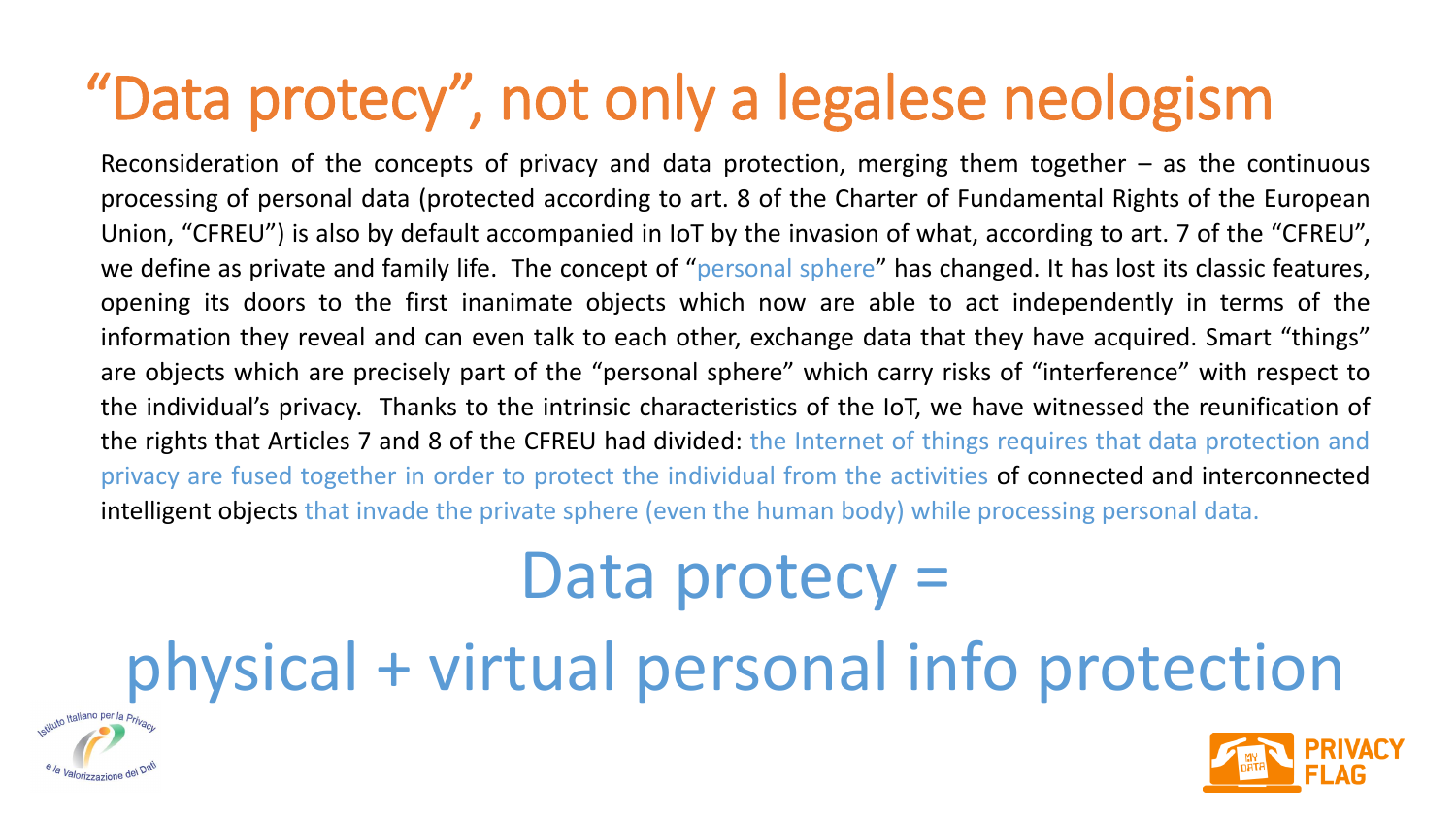#### Possible solutions - 1. 3D privacy

Often we cannot choose not to be a data subject and to remain invisible to sensors of the smart object.

The protection of the personal sphere and its "material data" is becoming three-dimensional

3D privacy consists in adopting also physical security measures, empowering users and non-users as data subjects with material tools in order to self-control over their information and to self-defend from data collection in IoT open environments. It is the use of other objects or other physical elements in order to avoid capture of personal information, shielding the individual from such collection,

restoring the privacy of the individual sphere and keeping the data protect.

3D privacy = a type of data protecy self-enforcement



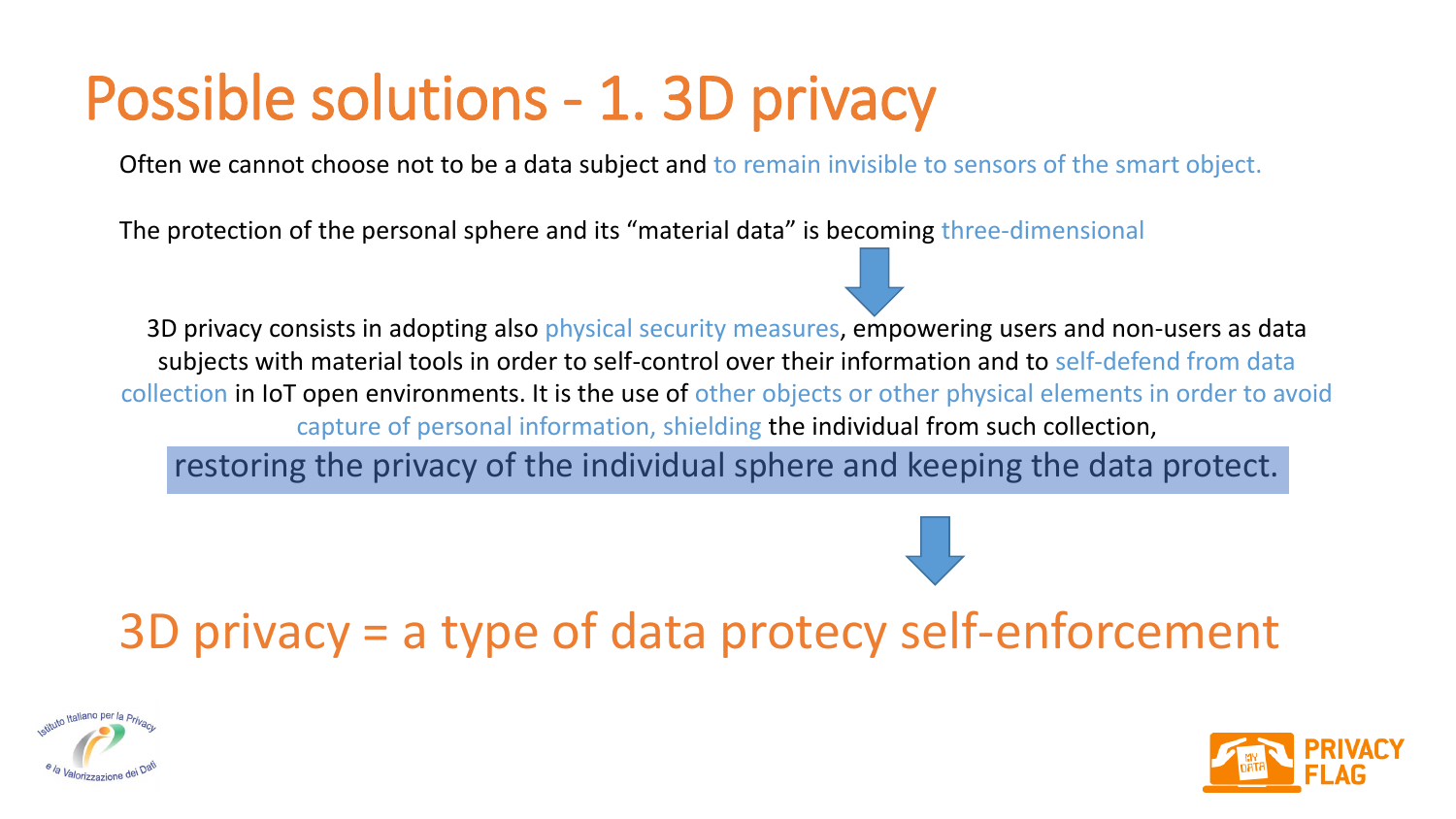#### 3D privacy: examples





(b) Near infrared LED lit (detection failed)





Personal antiradar





Privacy screen



Biometric passwords



#### Anti-paparazzi foulard



iPhone press-code

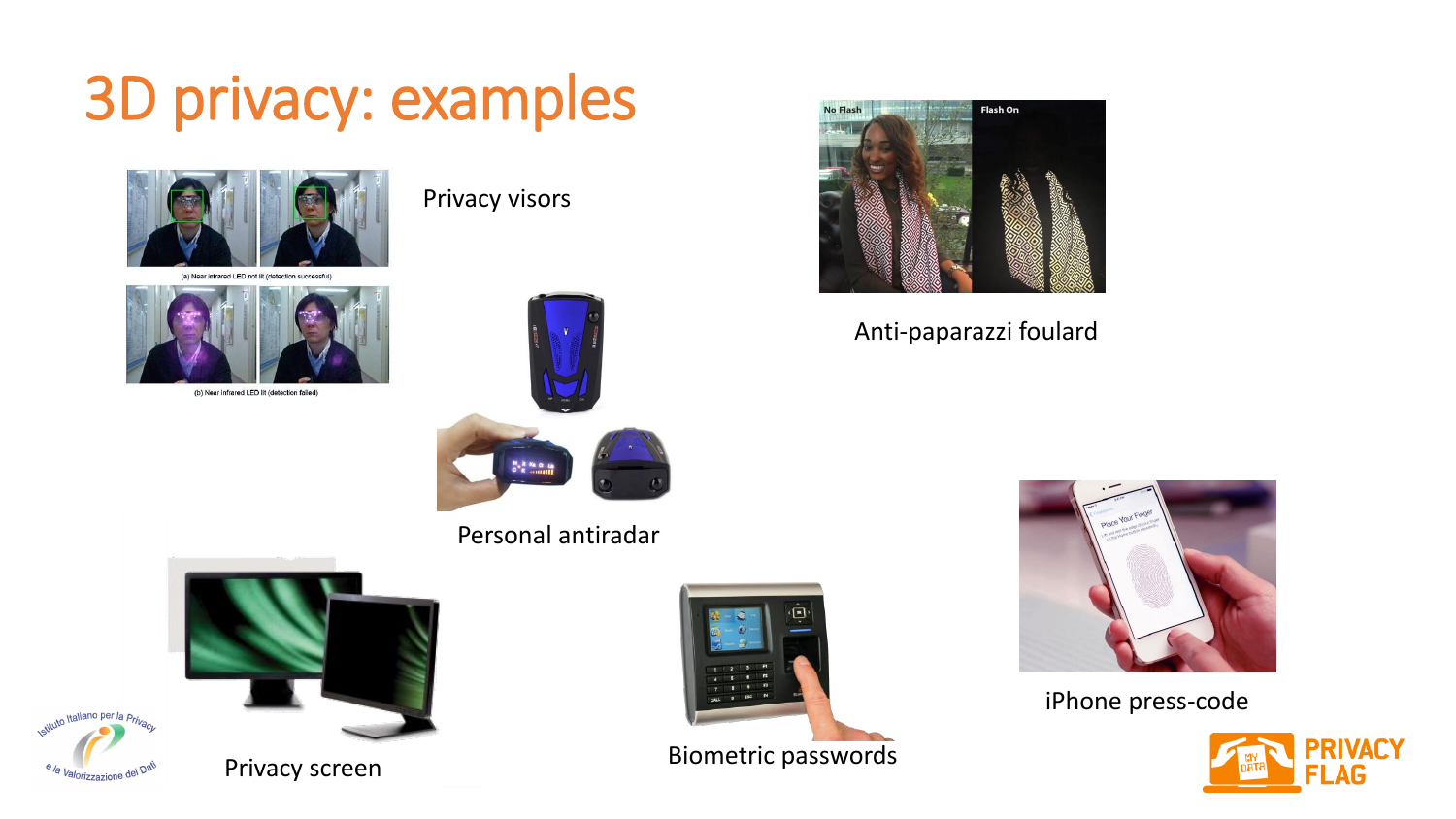### Possible solutions - 2. Crowd-privacy

Privacy Flag H2020 Project: to enable users in order to exchange information/awareness and to organize selfdefense measures from cyber/privacy threats on line and in IoT environments

UNITY MAKES STRENGHT

Crowdsourced tools, certification schemes to monitor and check IoT applications security and privacy



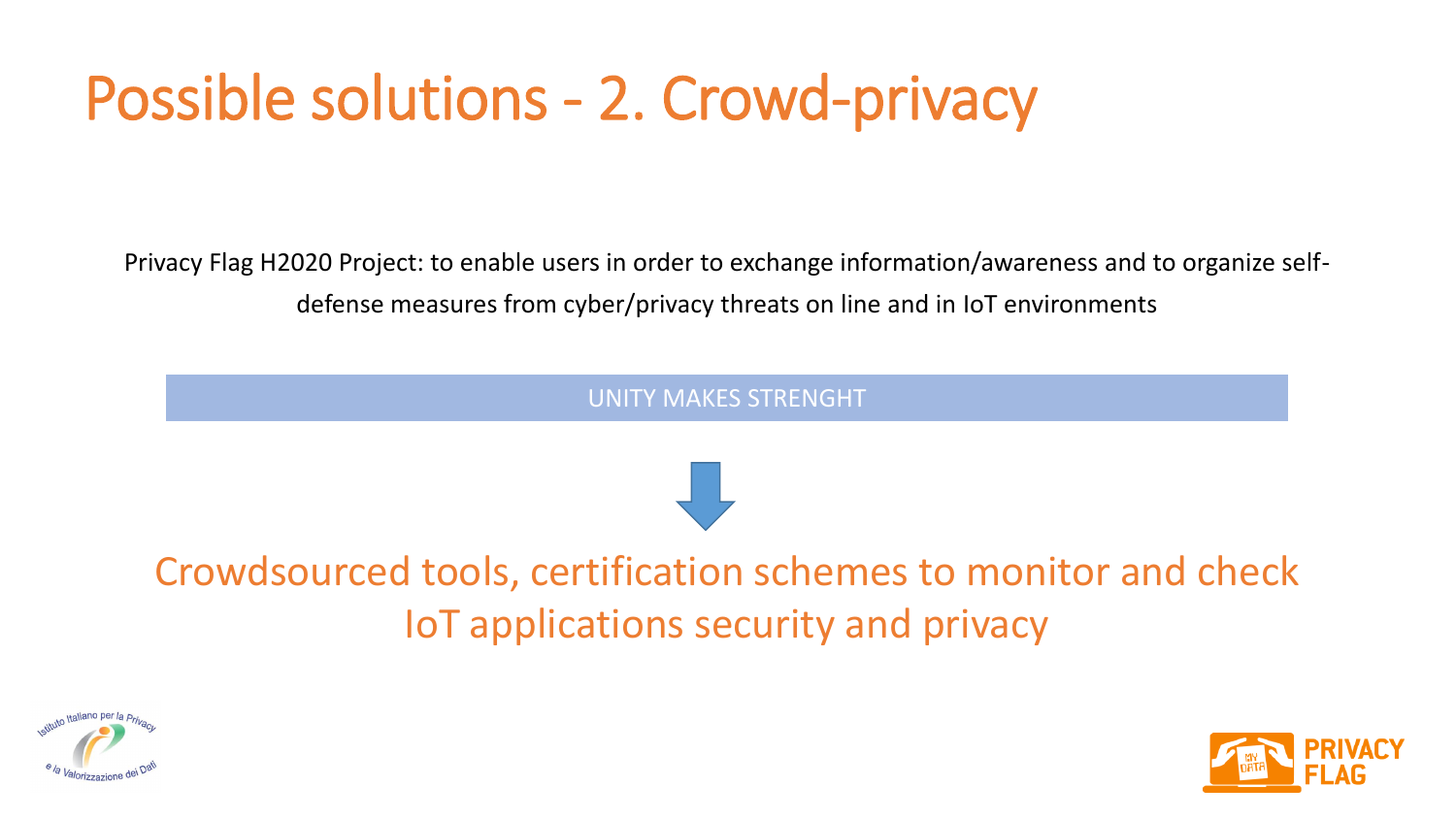# Possible solutions - 3. A "Food&Drug approach" and ADS labelling

Thinking about the impacts -> Disclosing what data processing was behind a targeted banner or DEM

Like food&drug labelling, detailing ingredients and preservatives, users should be enabled to discover and understand why they are receiving a specific ads

Online users deserve the max possible **transparency** when receiving online "food for thoughts", such as ADS and other contents. Users shall know what they are taking and why, understanding criteria which are behind a digital content targeting. It would be possible to adopt a **code of conduct** according to Article 40 of the GDPR, combining it with a web-based **label-add-on**, to improve both the **accountability** of the digital content-providers and the **users' awareness over IoT Big Data-driven impact** on their life.